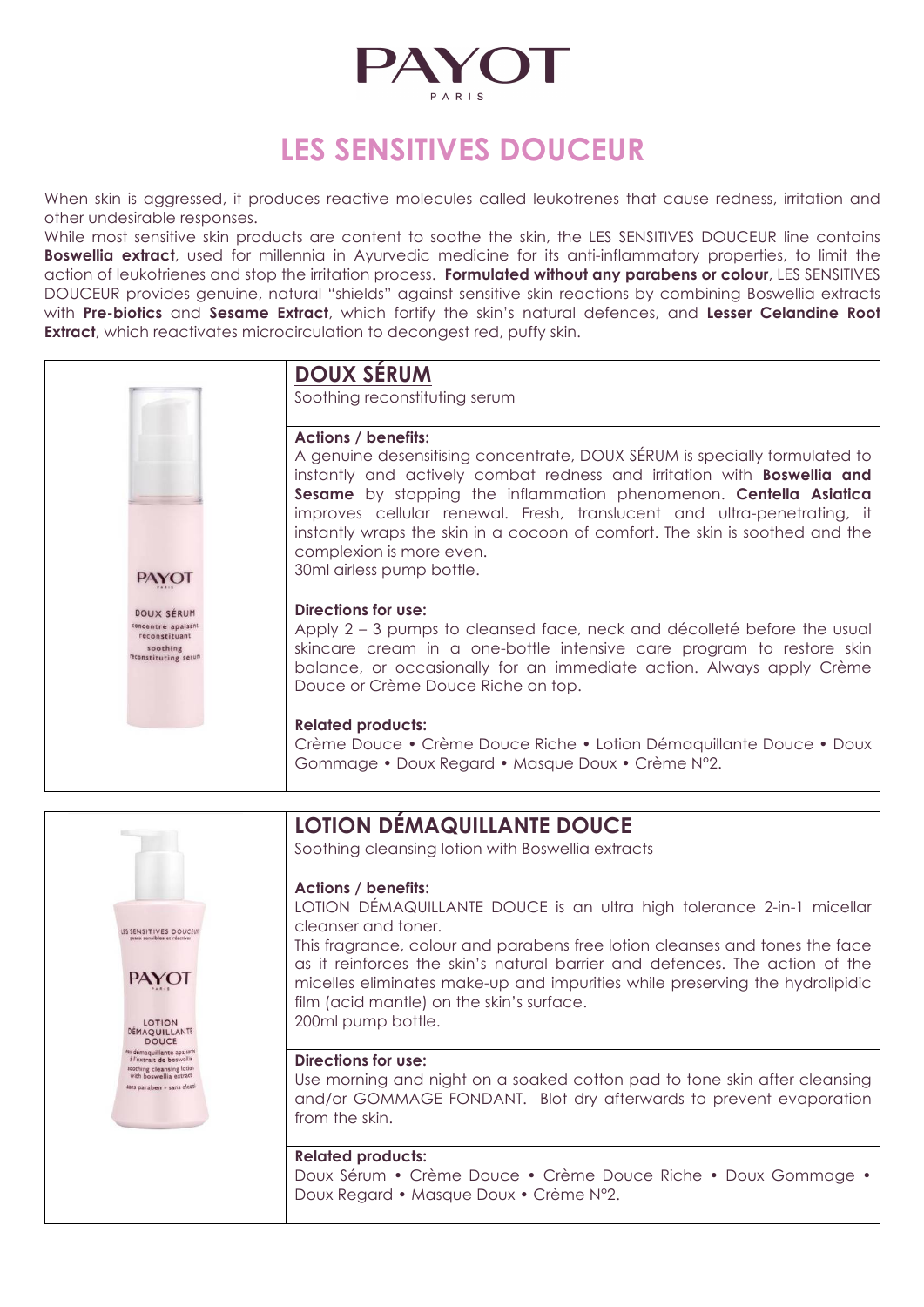



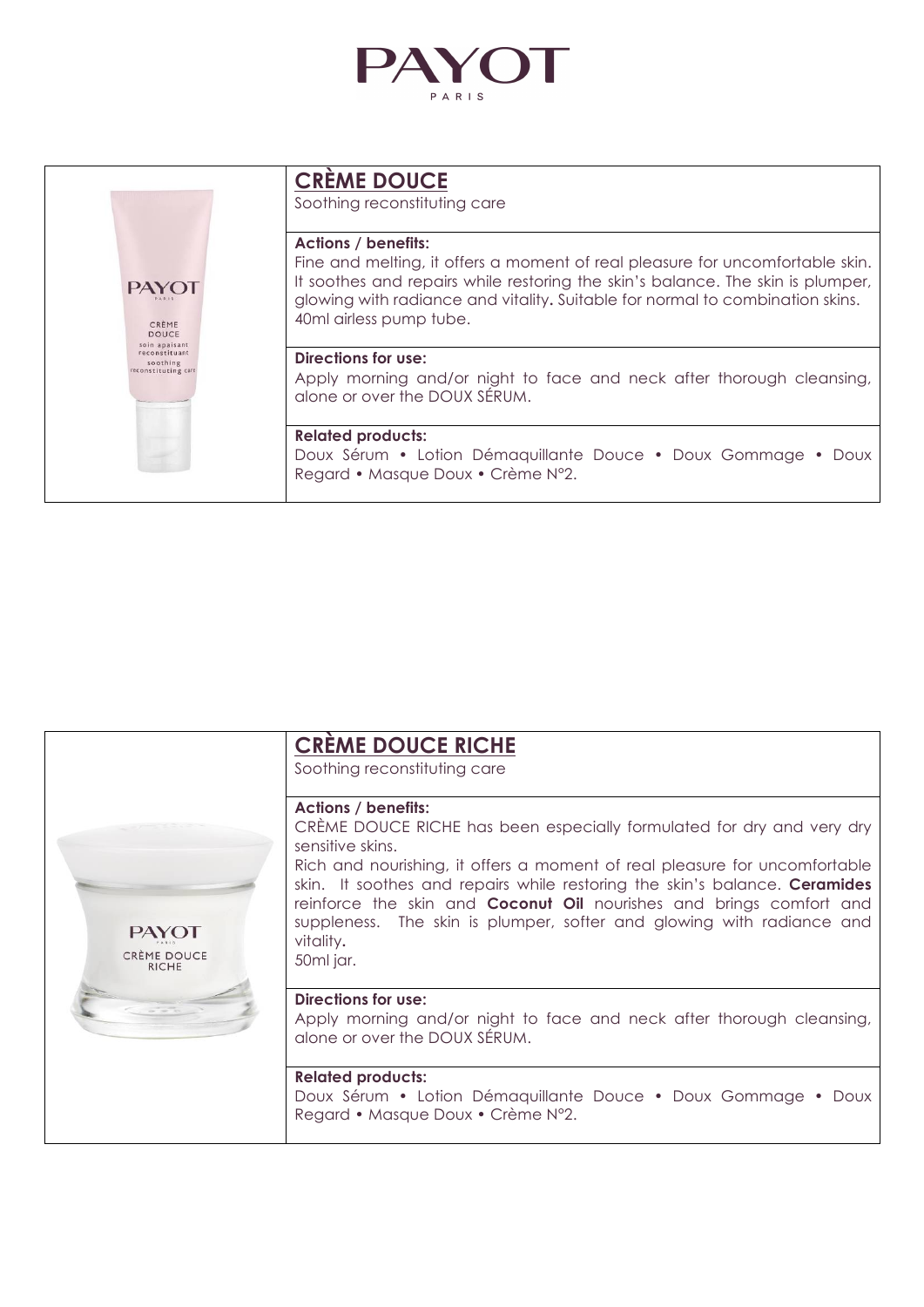



## **DOUX REGARD**

Soothing eye contour care

### **Actions / benefits:**

For the delicate eye contour area, this ultra-fresh gel-cream decongests under-eye puffiness and dark circles with the addition of **Liquorice Extract**. The skin is smoothed, fine lines are diminished and radiant. 15ml tube.

#### **Directions for use:**

Using your ring fingers, gently tap into the skin around the contour of your eyes, avoiding the eyelid. An amount the size of a grain of rice is sufficient for both eyes. Use morning and evening, concentrating on any fine lines.

### **Related products:**

Doux Sérum • Lotion Démaquillante Douce • Crème Douce • Crème Douce Riche • Doux Gommage • Masque Doux • Crème N°2.